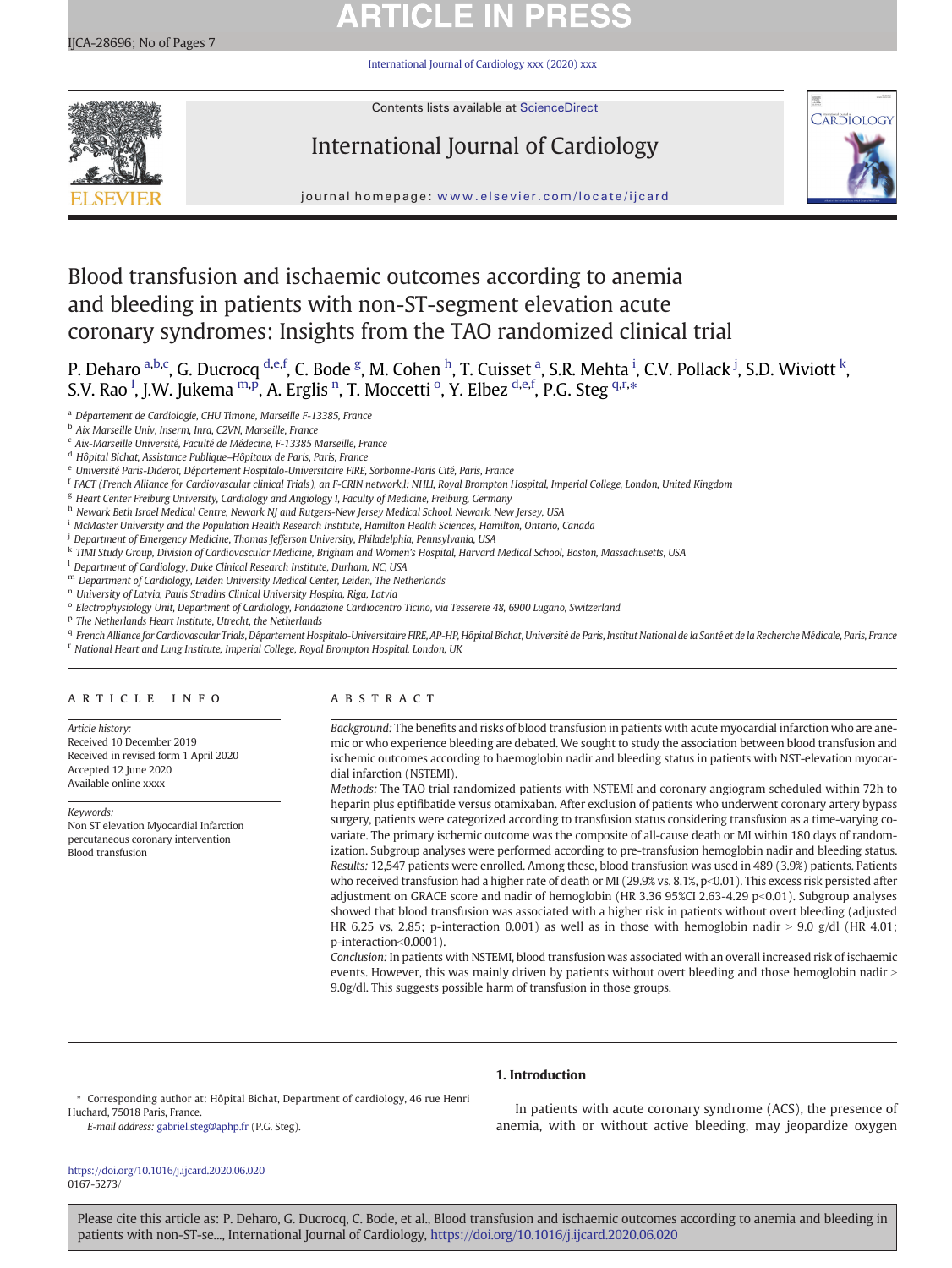delivery to the myocardium, [\[1](#page-6-0)–3]. Red blood cell (RBC) transfusion is the only treatment available that rapidly increases hemoglobin level [\[4\]](#page-6-0). However, RBC transfusions are also associated with potentially deleterious effects in the acute phase of an ACS [\[5](#page-6-0)–7]. Therefore, the indications of RBC transfusion are still debated and clinical management of anemia or bleeding varies widely in this population [\[8\]](#page-6-0).

The most recent guidelines from the American College of Cardiology/ American Heart Association and of the European Society of cardiology for the management of patients with NSTEMI both recommend a restrictive use of transfusion with avoidance of routine RBC transfusion in patients with hemoglobin levels over 7.0 g/dL for European (Class IIb Level C) and 8.0 g/dl (Class III Level B for transfusion if hemoglobin  $> 8.0$  g/dl) for American [[9](#page-6-0),[10](#page-6-0)]. However, those guidelines are not based on randomized data but on observational studies of outcomes in patients requiring transfusion in the setting of myocardial infarction (MI). Yet, these studies have yielded inconsistent results, with transfusion being associated with either improved or worsened subsequent cardiovascular outcomes [\[11](#page-6-0),[12\]](#page-6-0).

We hypothesized that the presence or absence of active bleeding and the severity of anemia may affect the benefits and risks of RBC transfusion in patients with ACS.

Using a large contemporary trial cohort, derived from a recent international randomized trial in NSTEMI patients, we aimed to assess the association between blood transfusion and ischaemic events overall as well as according to hemoglobin nadir and bleeding status.

#### 2. Methods

#### 2.1. Study population

The methods and results of the TAO trial (Treatment of Acute Coronary Syndrome With Otamixaban) have been previously described. Briefly, TAO was a large international trial randomizing patients with moderate to high-risk NSTEMI with coronary angiography planned in the first 72 hours, to heparin plus eptifibatide versus otamixaban. Patients were randomized to the UFH plus eptifibatide group or to 1 of 2 otamixaban dosing groups (intravenous bolus of 0.080 mg/kg followed by an infusion of either 0.100mg/kg per hour or 0.140mg/kg per hour) in a 1:1:1 ratio. A planned interim analysis performed after 1969 randomized patients in each group led the investigators to define the higher-dose otamixaban as optimal, discontinue enrolment in the lower dose and to continue enrolment in the higher dose until study end in a 1:1 ratio compared to placebo.

Eligibility criteria for the study were patients with NSTEMI scheduled to undergo an invasive strategy (angiography and PCI, if indicated, to be performed at the latest within 72 hours of randomization).

The main exclusion criteria were a revascularization procedure already performed for the qualifying event; acute ST–segment elevation myocardial infarction; receipt of a therapeutic dose of injectable anticoagulant for more than 24 hours before randomization; or treatment with abciximab. The main results of the trial have been previously published: otamixaban did not reduce the rate of the primary outcomes of death plus MI but did increase bleeding in comparison with heparin plus eptifibatide [\[13](#page-6-0),[14\]](#page-6-0).

PCI is currently the main revascularisation modality in patients with NSTEMI [15–[17\]](#page-6-0). The use of CABG is currently marginal in this setting and is associated with higher bleeding rate [\[15](#page-6-0)–18]. In patients undergoing CABG, the use of transfusion is much more frequent than in the overall NSTEMI population (between 30 to 90% according to local protocols) and has recently been evaluated in a dedicated randomized trial [\[18](#page-6-0)]. For those reasons, patients who underwent CABG as treatment of the index event were excluded from the present analysis.

### 2.2. Bleeding definition and transfusion

Bleeding events were reported if clinically overt, of unanticipated/ unexpected quantity, prompting medical attention, evaluation or treatment. Bleeds were categorized using the Thrombosis in Myocardial Infarction (TIMI) classification into major and minor bleeding [[19\]](#page-6-0). In case of reported bleeding, hemoglobin and hematocrit before and after the event were reported [\[13\]](#page-6-0). Hemoglobin nadir is defined as the lowest hemoglobin value and was categorized as ≤7.0, 7.1-8.0, 8.1-9.0, 9.1-10.0,  $>10.0$  g/dl.

The indication for transfusion and the number of packed red blood cells or whole blood units transfused were left to the discretion of the treating physicians. The number of red blood cell units transfused was reported.

### 2.3. Outcomes

The primary ischemic outcome studied was the same as the primary endpoint of the TAO trial: a composite of all-cause death or new MI. For the present analysis, the longest follow-up available was considered for the primary endpoint (i.e. 180 days compared to 7 days for the TAO trial).

Secondary efficacy outcome measures included the same composite ischaemic endpoint at day 30. All-cause death, cardiovascular death, non-fatal MI, stroke, rehospitalization or prolongation of the hospitalization due to MI and stent thrombosis (ST) were analysed separately at day 30. ST were categorized according to the Academic Research Consortium classification and MIs were categorized according to the 2007 universal definition [[20,21](#page-6-0)].

Efficacy outcomes, were adjudicated by a central clinical event committee (TIMI Study Group); the committee members were unaware of study treatment assignments.

In order to explore potential mechanisms in outcome differences, we evaluated the incidence of antiplatelet cessation according to transfusion status, bleeding and hemoglobin nadir. All antiplatelet agents were considered (aspirin, clopidogrel and ticagrelor). A patient fulfilled criteria for antiplatelet cessation when receiving a given antiplatelet at the time of randomization but not at any subsequent time point of index hospitalization.

#### 2.4. Ethics

All patients provided written informed consent. In each country, the study was approved by ethics committees in accordance with local guidelines.

#### 2.5. Statistical analysis

Patients were categorized into two groups according to their transfusion status during entire study follow up. Descriptive statistics are reported as means  $\pm$  standard deviations for continuous variables and patient numbers with percentages for categorical variables.

Categorical variables across groups were compared by chi-square tests and continuous variables by analyses of variance. Events rates comparisons across groups were performed by chi-square tests. Primary and secondary outcomes were adjusted according to several multivariable logistic models including predefined variables and considering transfusion as a time-varying covariate. Model 1 was adjusted on GRACE score. Model 2 on GRACE score and nadir of hemoglobin. Model 3 included adjustment on GRACE score, region, sex, atrial fibrillation, peripheral artery disease and smoking status. Outcomes were adjusted on models 1, 2 and 3. We also present in supplemental analysis an analysis of the primary endpoint and according to bleeding status and nadir of hemoglobin with addition to the model 3 (GRACE score, region, sex, atrial fibrillation, peripheral artery disease, smoking status) of body mass index, treatment with percutaneous coronary intervention and TAO trial allocated treatment (i.e. heparin and eptifibatide vs. otamixaban).

Given the lower number of events, subgroup analyses according to bleeding status were adjusted on model 1 only. For the subgroup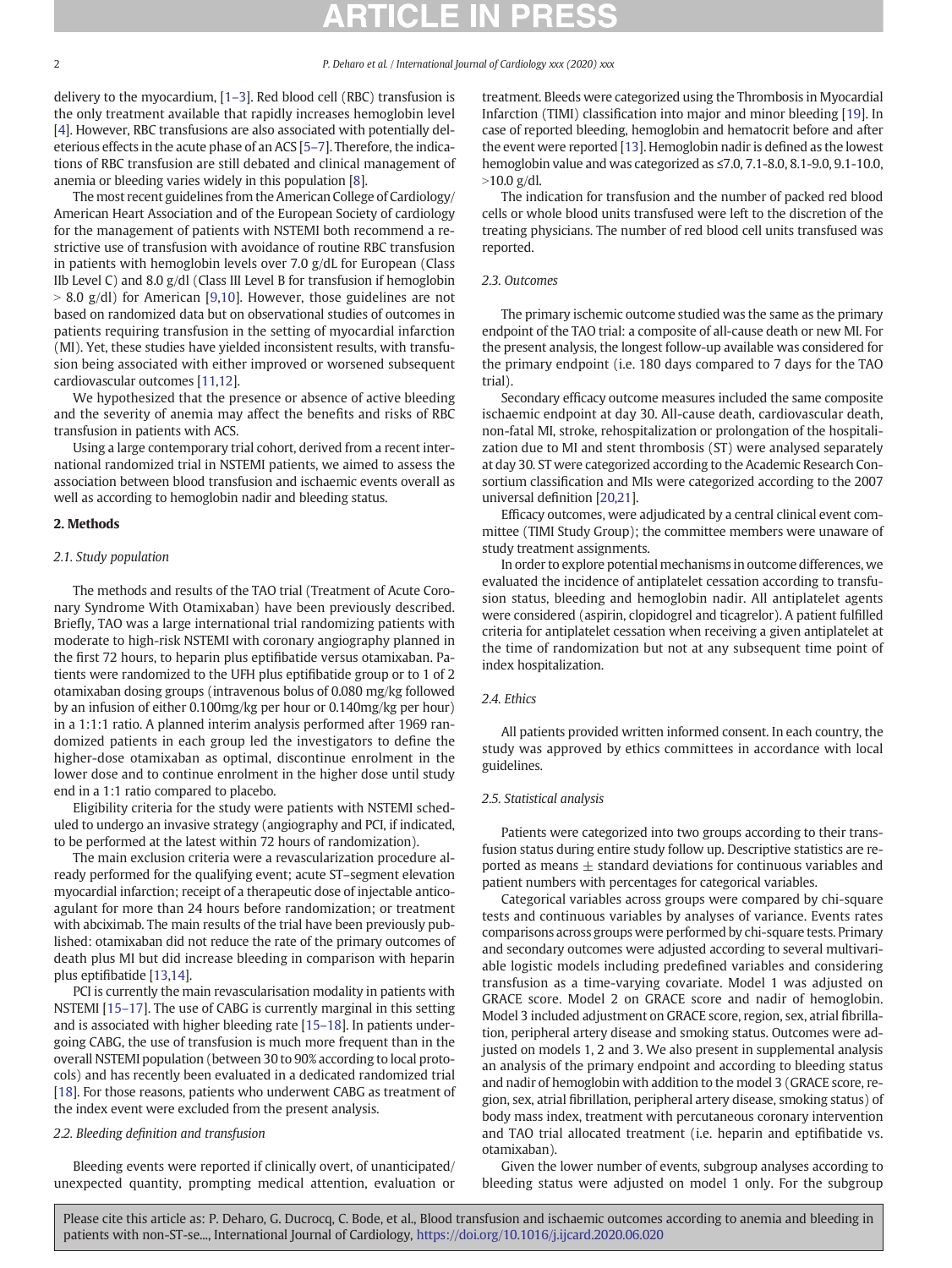analysis according to nadir hemoglobin, an additional model (model 4) was built for adjustment on GRACE score and baseline hemoglobin.

Comparisons between transfused and non-transfused patients were performed according to bleeding status (TIMI minor and major or no bleeding) occurring within 7 days after randomization, and according to the hemoglobin nadir.

The interactions between bleeding subgroups, as well as hemoglobin nadir subgroups and transfusion status were assessed by introducing interaction terms in the logistic models.

P values were reported for all statistical tests, with a cut off of 0.05 to consider a statistical significance, except for p values of interaction where the cut off of significance was set as 0.10. All statistical analyses were performed using the statistical software SAS, version 9.3 (Statistical Analyses System, SAS Institute Inc., Cary, NC, USA).

#### 3. Results

#### 3.1. Baseline and procedural characteristics

In the TAO trial, 13,229 patients with NSTEMI were randomized. Of these, 682 (5.1%) underwent CABG and were excluded from analysis. Within the study population of 12,547 patients, 12,058 (96.1%) did not receive any transfusion during the study follow up, while 489 patients (3.9%) received at least one RBC transfusion (Supplemental Figure 1).

[Table 1](#page-3-0) describes the baseline characteristics of the study population. Patients with transfusion were frailer (older and with lower body mass index) and sicker (higher Killip and GRACE scores and lower creatinine clearance). Vascular disease, cardiovascular risk factors and atrial fibrillation were more prevalent in this group. These patients also received less frequently aspirin or P2Y12 blockers and had lower rates of PCI following the acute MI ( $p=0.05$ ). Finally, cessation of an antiplatelet agent was reported in 20.3% ( $n=97$ ) of transfused patients versus 5.3% ( $n=627$ ) of non-transfused patients ( $p<0.001$ ) (Supplemental table 1).

### 3.2. Outcomes

#### 3.2.1. Ischaemic outcomes

Unadjusted outcomes are presented in Supplemental Table 2. In the overall population, at 180 days, the primary efficacy endpoint occurred in 719 patients (6.0%) in the non-transfused cohort and 116 (23.7%) in the transfused cohort ( $p<0.001$ ).

When transfusion status was introduced as a time-varying covariate in the Cox model the unadjusted HR for the primary endpoint was 7.35  $(95\%CI 6.00-9.015, p<0.01)$  ([Fig. 1](#page-4-0)).

The increase in ischaemic risk associated with transfusion persisted after adjustment across all models: model 1 (GRACE score), model 2 (GRACE score and nadir of haemoglobin) as well on model 3 (GRACE score, region, sex, atrial fibrillation, peripheral artery disease history, smoking status) (adjusted HR 6.17 (4.98-7.65), p<0.001; 3.36 (2.63-4.29), p<0.001 and 5.65 (4.54-7.03), p<0.001 respectively) ([Fig. 1\)](#page-4-0). In each model, the rates of MI and of death were higher in patients who had received RBC transfusion that in patients who were not transfused (Supplemental figure 2).

#### 3.3. Ischaemic outcomes according to bleeding status

In the transfusion group, 85 patients (17.4%) experienced a TIMI major (65 patients) or minor (22 patients) bleed during follow up, versus 231 (1.9%) (19 TIMI major and 214 TIMI minor) in the nontransfused group.

Unadjusted outcomes according to bleeding status are presented in [Figure. 2.](#page-4-0) Patients transfused despite not having experienced a bleeding event had a higher risk of the primary endpoint than those with bleeding (HR 7.49 95%CI (5.97-9-41) vs. HR 3.20 95%CI (1.93-5.32)). After adjustment on model 1 (GRACE score), this excess risk persisted (HR 6.25 (4.91-7.95) vs HR 2.85 (1.70-4.80) p value for interaction 0.0066) [\(Fig. 2](#page-4-0)). This increased incidence of the primary endpoint was driven by an increased risk of recurrent MI in patients with transfusion (5.52 (4.05-7.53) vs 2.24 (1.11-4.55) p value for interaction 0.02) whereas there was no excess mortality risk (5.37 (3.80-7.60) vs 6.56 (3.35- 12.82) p value for interaction 0.549) (Supplemental figure 3).

Within the transfused cohort, no difference in any antiplatelet cessation according to bleeding status was reported: 16 (19.3%) patients with bleeding vs. 81 (20.5%) patients without bleeding ( $p=0.80$ ).

#### 3.3.1. Ischaemic outcomes according to hemoglobin nadir

To further explore the association between RBC transfusion and risk of death and MI we stratified analyses according to the nadir of haemoglobin.

Unadjusted outcomes are presented in [Fig. 3](#page-5-0) and show worse ischaemic outcomes for patients who received transfusion but had the highest haemoglobin nadir (p interaction 0.0018).

After adjustment on GRACE score (model 1) and GRACE score and baseline hemoglobin (model 4), a graded association between blood transfusion and the primary endpoint was observed for patients with nadir of haemoglobin  $> 9.0$  g/dl (p value for interaction 0.006 in model 1 and  $\leq$ 0.0001 in model 2). Above a certain Hb value (Hb  $>$  8.0  $g/dl$  in model 1 and haemoglobin > 9  $g/dl$  in model 2) RBC transfusion was associated with a higher risk of all cause death or MI ([Fig. 3\)](#page-5-0). The two components of the primary endpoint are presented in supplemental figures 4 and 5. In model 1, the rates of recurrent non-fatal MI were significantly influenced by RBC transfusion (p value interaction 0.0009) while in model 2 both all-cause death and MI were independently associated with RBC transfusion ( $p$  0.008 and  $p$ <0.001 respectively).

Within the transfused cohort, hemoglobin nadir was not associated with antiplatelet cessation ( $p=0.09$ ).

Supplemental figure 6 presents the results adjusted on GRACE score, region, sex, AF, PAD history, smoking status body mass index, treatment with percutaneous coronary intervention and TAO trial allocated treatment (i.e. heparin and eptifibatide vs. otamixaban) showing similar results than in the main analysis.

#### 4. Discussion

In the present analysis, RBC transfusion in NSTEMI patients was associated with increased risks of death and MI. This increase in ischemic events was mainly driven by patients transfused without overt bleeding and those with hemoglobin nadir  $> 9.0$  g/dl.

In theory, RBC transfusion, because it quickly increases hemoglobin level, should increase oxygen delivery to ischemic myocardium and limit myocardial injury during the acute phase of MI. However, data suggest that RBCs have high oxygen affinity and low 2,3 diphosphoglycerate, and, as a consequence, oxygen delivery may in fact not be improved in patients receiving RBC transfusions [[22,23\]](#page-6-0). In addition, during storage, packed RBCs are rapidly depleted of nitric oxide, leading to attenuation of physiologic vasodilation in hypoxic areas, impairment of erythrocyte function and deformability, and disruption of normal oxygen delivery in the microcirculation [24–[26\]](#page-6-0). There is also evidence of increased platelet reactivity resulting from RBC transfusion [[27\]](#page-6-0). Therefore, transfusion may actually be deleterious at least in some patients during acute coronary syndrome. There is a need to better understand whether RBC transfusion is associated with benefit or harm and in which types of patients.

Currently, both European and American guidelines recommend a restrictive approach to transfusion in patients with ACS which implies withholding transfusion if the hemoglobin level exceeds 7.0 g/dL to 8.0 g/dL [[9,10\]](#page-6-0). However, few clinical data are available to support this recommendation. The only two randomized studies performed in this setting were underpowered (45 and 110 patients respectively) and showed conflicting results [\[28,29\]](#page-6-0). Currently available randomized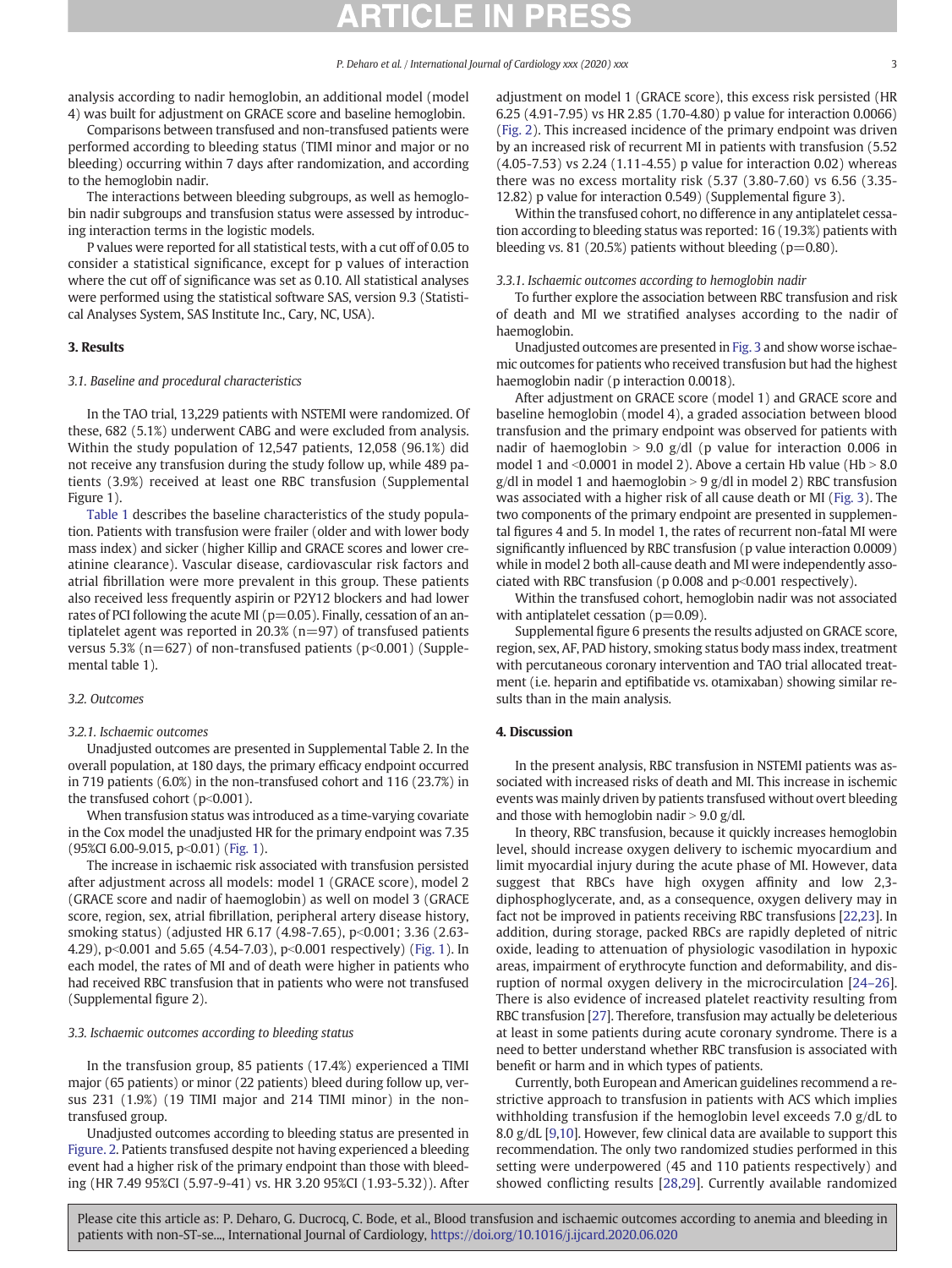# A

### <span id="page-3-0"></span>4 P. Deharo et al. / International Journal of Cardiology xxx (2020) xxx

### Table 1

Baseline characteristics and procedural characteristics of the population, according to transfusion status.

|                                                                               | No transfusion<br>$N = 12058$ | Transfusion<br>$N = 489$  | p-value            |
|-------------------------------------------------------------------------------|-------------------------------|---------------------------|--------------------|
| Clinical presentation:                                                        |                               |                           |                    |
| Age, mean (sd) y                                                              | 61.66 (11.22)                 | 66.22 (11.34)             | < 0.001            |
| Body weight, mean (sd) kg                                                     | 80.75 (16.7)                  | 75.92 (15.7)              | < 0.001            |
| Body mass index, mean (sd), $\text{kg/m}^2$                                   | 28.26 (5.02)                  | 27.7 (4.92)               | 0.007              |
| Male gender, n (%)                                                            | 8430 (69.9%)                  | 279 (57.1%)               | < 0.001            |
| Systolic BP, mean (SD), mmHg                                                  | 131.88 (19.55)                | 132.13 (21.91)            | 0.941              |
| Diastolic BP, mean (SD), mmHg                                                 | 77.09 (11.95)                 | 75.1 (13.53)              | 0.002              |
| Heart rate, mean (SD), bpm                                                    | 72.01 (12.92)                 | 76.08 (14.5)              | < 0.001            |
| Killip class, n (%):                                                          |                               |                           | < 0.001            |
| L<br>$\mathbf{I}$                                                             | 11218 (93.5%)<br>675 (5.6%)   | 405 (82.8%)<br>63 (12.9%) |                    |
| Ш                                                                             | 98 (0.8%)                     | 19 (3.9%)                 |                    |
| IV                                                                            | $10(0.1\%)$                   | $2(0.4\%)$                |                    |
| Cardiac arrest at admission, n (%)                                            | 70 (0.6%)                     | 3(0.6%)                   | 0.930              |
| Atrial fibrillation on first ECG, n (%)                                       | 268 (2.2%)                    | 20(4.1%)                  | < 0.001            |
| Region, $n$ $(\%)$ :                                                          |                               |                           | < 0.001            |
| North America                                                                 | 1455 (12.1%)                  | 84 (17.2%)                |                    |
| Western Europe                                                                | 2365 (19.6%)                  | 75 (15.3%)                |                    |
| Eastern Europe                                                                | 4185 (34.7%)                  | 107 (21.9%)               |                    |
| Asia                                                                          | 1054 (8.7%)                   | 49 (10%)                  |                    |
| Other                                                                         | 2999 (24.9%)                  | 174 (35.6%)               |                    |
| Medical History, n (%):                                                       |                               |                           |                    |
| Coronary artery disease                                                       | 4856 (40.3%)                  | 238 (48.7%)               | < 0.001            |
| Myocardial infarction                                                         | 2324 (19.3%)                  | 108 (22.1%)               | 0.124              |
| Coronary artery bypass graft (CABG)                                           | 802 (6.7%)                    | 48 (9.8%)                 | 0.006              |
| Percutaneous coronary intervention (PCI)                                      | 442 (3.7%)                    | 19 (3.9%)                 | 0.799              |
| Stroke/TIA                                                                    | 617 (5.1%)                    | 44 (9%)                   | < 0.001            |
| Peripheral arterial disease                                                   | 556 (4.6%)                    | 44 (9%)                   | < 0.001            |
| Carotid endarteriectomy/stenting<br>Congestive heart failure                  | 113 (0.9%)                    | 9(1.8%)                   | 0.045<br>< 0.001   |
| Hypertension                                                                  | 609 (5.1%)<br>8499 (70.5%)    | 57 (11.7%)<br>408 (83.4%) | < 0.001            |
| Hypercholesterolemia                                                          | 6392 (53%)                    | 271 (55.4%)               | 0.295              |
| Diabetes mellitus                                                             | 3315 (27.5%)                  | 194 (39.7%)               | < 0.001            |
| Current smoker                                                                | 4098 (34%)                    | 121 (24.7%)               | < 0.001            |
| Family history of coronary artery disease (CAD)                               | 3882 (32.2%)                  | 153 (31.3%)               | 0.674              |
| Alcohol habits: n (%):                                                        |                               |                           | < 0.001            |
| Never                                                                         | 6789 (56.4%)                  | 337 (68.9%)               |                    |
| At least monthly                                                              | 2153 (17.9%)                  | 67 (13.7%)                |                    |
| At least weekly                                                               | 1976 (16.4%)                  | 50 (10.2%)                |                    |
| At least daily                                                                | 35 (7.2%)                     | 35 (7.2%)                 |                    |
| Inclusion criteria, n (%):                                                    |                               |                           |                    |
| Biomarker elevation                                                           | 10608 (88%)                   | 434 (88.8%)               | 0.603              |
| ECG changes                                                                   | 4836 (40.1%)                  | 240 (49.1%)               | 0.003              |
| GRACE risk score at baseline, n (%):                                          |                               |                           | < 0.001            |
| < 96                                                                          | 1675 (14.9%)                  | 37 (7.9%)                 |                    |
| $96 - 112$                                                                    | 1989 (17.7%)                  | 47 (10%)                  |                    |
| $113 - 133$                                                                   | 2996 (26.7%)                  | 100 (21.2%)               |                    |
| >133<br>TIMI risk score at baseline, n (%):                                   | 4556 (40.6%)                  | 287 (60.9%)               | < 0.001            |
| $0 - 2$                                                                       | 3845 (31.9%)                  | 97 (19.8%)                |                    |
| $3 - 4$                                                                       | 5754 (47.7%)                  | 258 (52.8%)               |                    |
| $5 - 7$                                                                       | 2459 (20.4%)                  | 134 (27.4%)               |                    |
| Creatinine clearance, median (std), mL/min:                                   | 94.85 (36.61)                 | 77.06 (35.74)             | < 0.0001           |
| Anticoagulation during the PCI, n (%):                                        |                               |                           | 0.012              |
| Unfractionnated Heparin $+$ eptifibatide                                      | 5001 (41.5%)                  | 170 (34.8%)               |                    |
| Otamixaban 0.100                                                              | 2414 (20%)                    | 107 (21.9%)               |                    |
| Otamixaban 0.140                                                              | 4643 (38.5%)                  | 212 (43.4%)               |                    |
| Antiplatelet therapy received between randomization and discharge, n (%):     |                               |                           |                    |
| Aspirin                                                                       | 11834 (98.1%)                 | 462 (94.5%)               | < 0.001            |
| Oral ADP receptor antagonist:                                                 |                               |                           |                    |
| Clopidogrel                                                                   | 10559 (87.6%)                 | 371 (75.9%)               | < 0.001            |
| Prasugrel                                                                     | 608 (5%)                      | 10(2%)                    | 0.002              |
| Ticagrelor                                                                    | 416 (3.4%)                    | 14 (2.9%)                 | 0.484              |
| Other medications between randomization and discharge, n (%):                 |                               |                           |                    |
| Statins                                                                       | 11187 (92.8%)                 | 450 (92%)                 | 0.529              |
| ACEI                                                                          | 9453 (78.4%)                  | 367 (75.1%)               | 0.078              |
| betablockers                                                                  | 9997 (82.9%)                  | 426 (87.1%)               | 0.014              |
|                                                                               |                               |                           |                    |
| Mangement during the index admission, n (%):                                  |                               |                           |                    |
| Percutaneous coronary intervention (PCI)                                      | 8474 (70.3%)                  | 182 (37.2%)               | < 0.001            |
| Neither PCI nor CABG<br>Duration of the index hospitalization, mean (sd) days | 3584 (29.7%)                  | 307 (62.8%)<br>9.16(7.88) | < 0.001<br>< 0.001 |
|                                                                               | 5.38 (3.38)                   |                           |                    |

GRACE: Global Registry of Acute Coronary Events; TIMI: Thrombolysis in Myocardial Infarction; ECG: electrocardiogram; ACEI: angiotensin-converting-enzyme inhibitor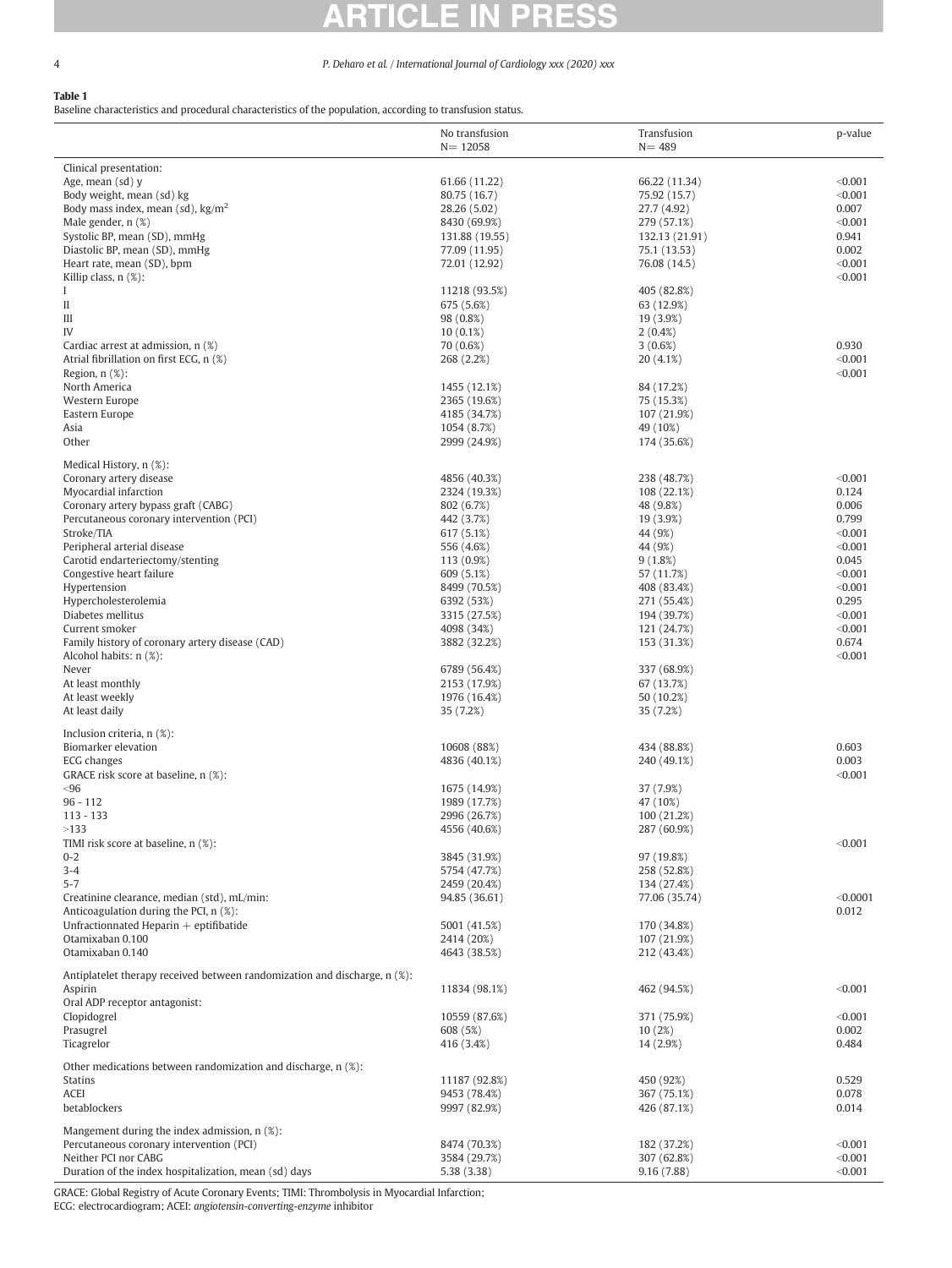P. Deharo et al. / International Journal of Cardiology xxx (2020) xxx

<span id="page-4-0"></span>

Fig. 1. Unadjusted and adjusted hazard ratio of primary outcome at 180 days comparing transfused vs. not transfused patients (reference). Adjustment covariates are: GRACE score (model 1) GRACE score and nadir of hemoglobin (model 2) and GRACE score, Region, Sex, AF, PAD history, Smoking status (model 3). Transfusion status has been introduced as time varying covariate in the model.

data on blood transfusion in MI patients are therefore scarce and rely on very small datasets, precluding any definitive conclusion.

A recent meta-analysis of randomized trials examining optimal thresholds for RBC transfusion among inpatients with various conditions found no difference in 30 day mortality between liberal and restrictive transfusion strategies [[30\]](#page-6-0). However, the specific sub-analysis of the 2 small randomized trials in ACS patients showed a trend favouring liberal strategy (RR 3.88; 95% CI 0.83-18.13). This subanalysis only included 154 patients and is underpowered as attested by the large confidence interval. However, those data suggests that ACS might be a specific setting in which the balance of benefit and risk of transfusion may differ from other clinical situations and deserves to be analyzed separately.

Most of the available clinical evidence derives from observational data, which tend to support a restrictive rather than a liberal transfusion strategy in ACS [\[11](#page-6-0),[12,31,32,and\]](#page-6-0). Three large meta-analyses of observational data, including both STEMI and NSTEMI patients, have concluded that RBC transfusion is associated with higher short and long-term mortality after ACS [[11,12,33,and\]](#page-6-0). In 2 out of these 3 meta-analyses, RBC transfusion at hemoglobin below 8 g/dL appeared to be beneficial, and its use at hemoglobin above 10.0 g/dL was associated with an increased risk of mortality [[11,33](#page-6-0)]. One of the main hypotheses for such conflicting results is that both anemia and bleeding, which drive transfusion indications, are themselves associated with a worse prognosis in patients with MI, and confound the association of transfusion with outcomes [[34](#page-6-0)]. There might be some heterogeneity in the effect of transfusion in ACS patients according to different clinical characteristics. Recent observational data suggest worse outcome in patients with RBC transfusion only in case of STEMI but no difference in case of NSTEMI [[8](#page-6-0)].

To the best of our knowledge, a differential effect of transfusion according to the presence of active bleeding has never been explored. In the present analysis, we observed that, in NSTEMI patients, RBC transfusion was associated with increased ischemic hazard mostly in patients without bleeding or with high hemoglobin levels. After statistical adjustment, we identified significant interaction between transfusion and bleeding, meaning that patients transfused without having experienced significant bleeding had a worse prognosis. Same results were observed with nadir of hemoglobin above 9.0 g/dl.

It is conceivable that in patient with active bleeding and lowest hemoglobin levels the balance between beneficial and deleterious effects of RBC transfusion is positive, whereas it is negative in others. A confounding component of the increased ischemic risk in the transfused group could be the need to discontinue antithrombotic drugs when bleeding or anemia occur. An increase in platelet reactivity combined with discontinuation in dual antiplatelet therapy could explain the higher risk for recurrent MI after transfusion [[26](#page-6-0),[27](#page-6-0)]. In the present



Fig. 2. Unadjusted and adjusted hazard ratio of primary endpoint at 180 days comparing transfused vs. not transfused patients stratified by status of bleeding events occurring in the 7 days after randomization. Transfusion status has been introduced as time varying covariate in the model. The analysis was performed adjusted with GRACE score (model 1).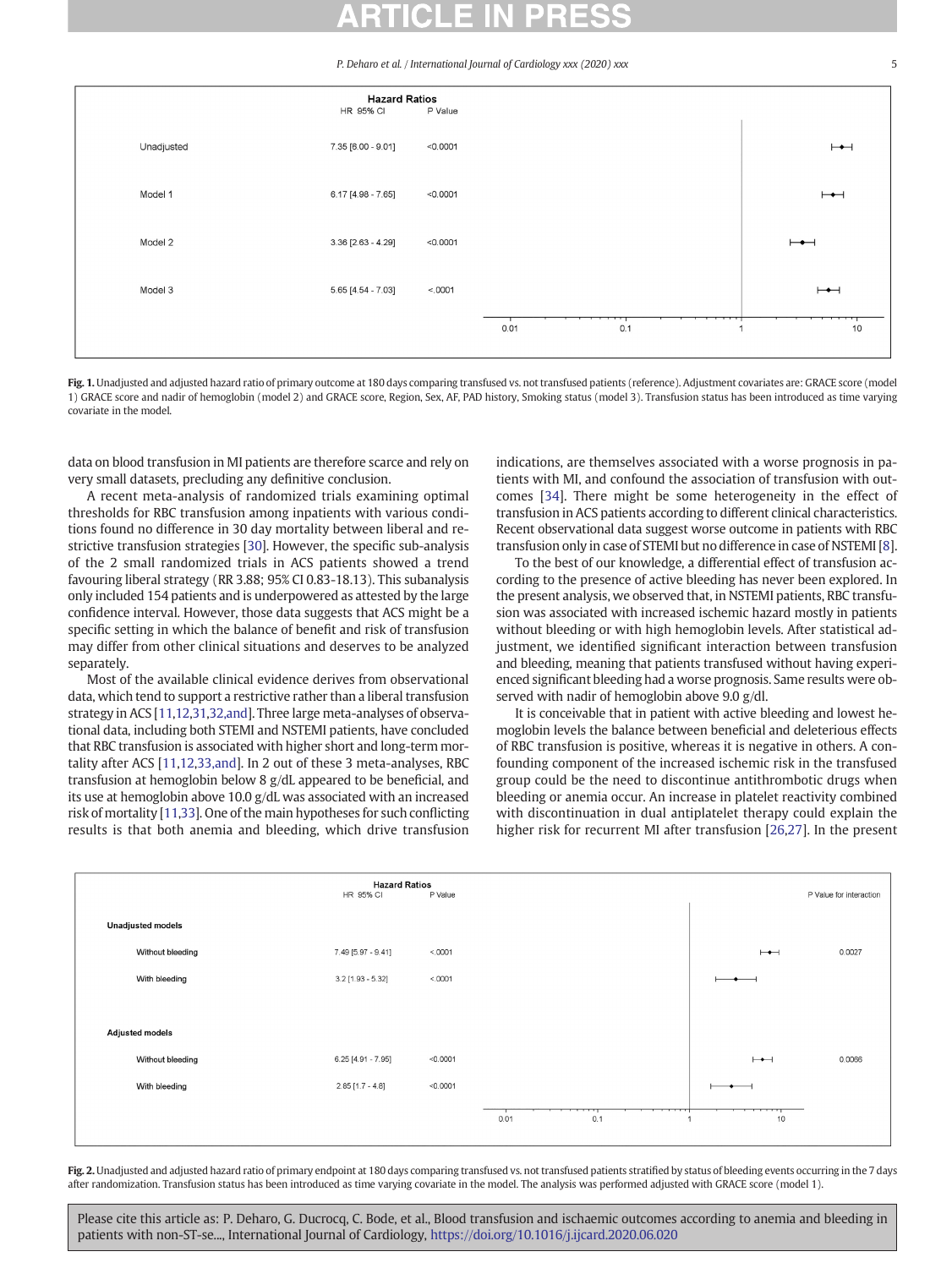#### <span id="page-5-0"></span>6 P. Deharo et al. / International Journal of Cardiology xxx (2020) xxx



Fig. 3. Unadjusted and adjusted hazard ratio of primary endpoint at 180 days comparing transfused vs. not transfused patients stratified by group of nadir of hemoglobin. Transfusion status has been introduced as time varying covariate in the model. The primary efficacy outcome, all cause death and non-fatal MI was analyzed until 180 days The analysis was performed adjusted with GRACE score (model 1) GRACE score and Baseline Hemoglobin (model 4)

analysis, we observed a nearly four-time higher rate in antiplatelet cessation in patients receiving transfusion compared to non-transfused patients. This can at least partly explain the increased ischemic risk in transfused patients.

We observed, however, no differences in antiplatelet cessation in transfused patients according to bleeding or hemoglobin status. This suggests that the heterogeneity of outcomes observed in these subgroups is more likely related to the effect of transfusion than to the confounding component of antiplatelet cessation.

Patients undergoing surgical revascularization were excluded from this analysis. The question of transfusion in patients undergoing CABG has been specifically addressed in several adequately powered randomized trial and recent evidence is in favor of a restrictive RBC transfusion approach in this setting [[18\]](#page-6-0). In our cohort we observed that in the transfused cohort the majority of patients were treated medically. While, in the non-transfused cohort NSTEMI patients were more often treated invasively. Therefore, the occurrence of transfusion do impact the treatment strategy in acute coronary syndrome. Indeed, patients undergoing transfusion are more often managed medically.

### 4.1.1. Limitations

Although multivariable adjustment was used to correct for measured differences between the groups, we cannot exclude the presence of unmeasured confounders. It is important to note that this study is a post hoc analysis, and our findings should therefore be interpreted as hypothesis-generating only. The indications for transfusion were not prespecified in TAO trial and varied across centers.

Patients with RBC transfusion were at higher baseline risk and had different antithrombotic regimen characterized by reduced use of aspirin and clopidogrel.

Consequently, only large randomized controlled trials will be able to address this issue definitively. Currently, 2 randomized trials are ongoing and will provide high quality evidence regarding optimal strategies for RBC transfusion in ACS patients. The REALITY (REstrictive And LIberal Transfusion Strategies in Patients With Acute mYocardial Infarction) trial (NCT02648113) is randomizing 630 ACS patients in a restrictive transfusion strategy (RBC transfusion if hemoglobin  $\leq 8.0$  g/dl with objective 8.0 to 10.0 g/dl) vs. liberal strategy (RBC transfusion if hemoglobin  $<$  10.0 g/dl with objective of 11.0 g/dl) [\[35](#page-6-0)] and will evaluate a 30-day composite of all-cause death, non-fatal stroke, nonfatal recurrent MI, and emergency revascularization. The MINT (Myocardial Ischemia and Transfusion) trial (NCT02981407) aims to randomize 3500 patients with MI and anemia to a restrictive (hemoglobin  $\leq 8.0$  g/dl) vs. liberal strategy (hemoglobin  $\le$  10.0 g/dl) [\[36\]](#page-6-0). The primary outcome will be a 30-day composite of all-cause mortality or nonfatal MI.

#### 5. Conclusion

In patients with NSTEMI, RBC transfusion was associated with an increase of risk of death or MI at 180 days. This worse outcome appeared more pronounced in case of transfusion without overt bleeding and for hemoglobin level  $> 9.0$  g/dl. This suggests that it may be prudent to refrain from RBC transfusion in those patients who do not have overt bleeding and have preserved hemoglobin levels. Randomized trials are required to better define patients who will benefit from RBC transfusion after a NSTEMI.

#### Acknowledgements

To our nurses' team and technicians in executing this study. To the TAO investigators.

#### **Disclosures**

PG Steg Research grants: Amarin, Bayer, Sanofi, and Servier Clinical trials (Steering committee or CEC or DMC), speaker or consultant : Amarin, AstraZeneca, Bayer, Boehringer Ingelheim, Bristol-Myers Squibb, Idorsia, Mylan, Novo-Nordisk, Novartis, Pfizer, Sanofi, Servier. CV Pollack Consultant for Sanofi.